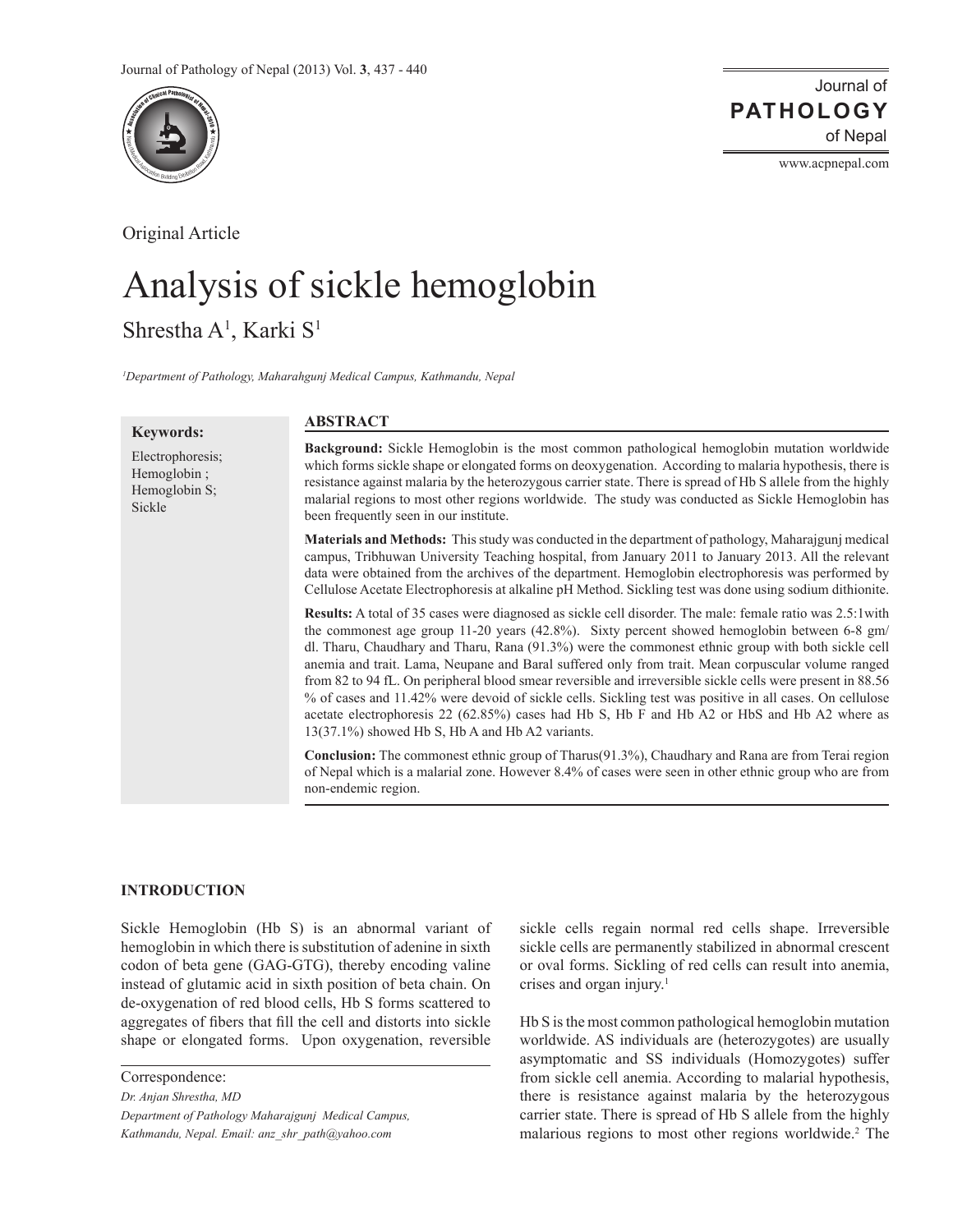main factors which are believed to play a major role in the increased frequencies of Hb S include:

 i) consanguinity ii) malaria hypothesis iii) large sibship size and iv) migration.<sup>3</sup>

The highest prevalence of Hb S is seen in blacks from tropical Africa who participated in slave trade. Hb S is also seen in Mediterranean basin, Saudi Arabia and parts of India. Approximately 45% of the population, in some parts of Africa have sickle cell trait and 8% of blacks in United states carry sickle gene. It has been recognized that sickle cell trait has its highest in areas that are hyperendemic for malaria. It suggests that Hb S afforded selective protection against lethal forms of malaria.<sup>1</sup>

The study was conducted as to identify the burden of Sickle Hemoglobin among patients visiting in Maharajgunj Medical campus, Tribhuwan University Teaching Hospital.

## **MATERIALS AND METHODS**

This retrospective cross-sectional study was done in the This retrospective study was conducted in the Department of pathology, Maharajgunj medical campus , Tribhuwan University Teaching hospital, for a period of two years, from January 2011 to January 2013. Pertinent data including ethnicity, hemoglobin, mean corpuscular volum (MCV), peripheral blood smear for sickle cells, sickling test and Hemoglobin electrophoresis were obtained from the archives of the department. Hemoglobin electrophoresis was performed in this department by Cellulose Acetate Electrophoresis at alkaline pH Method. Sickling test was done using sodium dithionite.

#### **RESULTS**

During the study period, a total of 35 cases were diagnosed as sickle cell disorder. Among these, males were more commonly affected than females with male: female ratio of 2.5:1. Age ranged from 1-40 years with most common age group being 11-20 years of age with 15 (42.8%) cases. Correlation of hemoglobin level according to age and sex is shown in table 1. Maximum number of cases i.e. 21/35 cases showed hemoglobin between 6-8 gm/dl. Single case (2.85%) of male was seen within the lowest hemoglobin ranging 3-5 gm/dl in the age group of 31-40 years of age. In all age groups and in different hemoglobin levels males were more commonly affected than females.

It was found that Tharu (Chaudhary; 82.8%) was the most common ethnic group with this disorder followed by Tharu (Rana; 8.5%). The disorder was also infrequently found in other ethnic groups/caste including Lama, neupane and Baral (Table 3). Tharus were found to have both sickle cell anemia and trait whereas Lama, Neupane and Baral suffered only from trait.

In this study, all cases had MCV within normal limits and ranged from 82 to 94 fL. On peripheral blood smear there were presence of reversible sickle cells (holly leaf cells) in 22.85% cases; Irreversible sickle cells (fig. 2) were 65.71% and 11.42% case was devoid of sickle cells. Sickling test (fig. 3) was positive in all cases. On cellulose acetate electrophoresis 22 (62.85%) cases were found to have Hb S, Hb F and Hb A2 or Hb S and Hb A2 where as 13(37.1%) were found to have Hb S, Hb A and Hb A2 variants.

### **DISCUSSION**

In our study there were males more than females with M: F ratio 2.5:1. Similar results were seen in other study as well.<sup>4,5</sup> Shrikhade AV et al<sup>6</sup> found maximum number (61.36%) of males reported up to 14 years of age, where as maximum number (62.16%) of females was reported in reproductive age groups. Our study shows that maximum number (37.14%) of males were in group of 11-20 years of age whereas maximum number (11.42%) females were in the groups of 0-10 years of age.

Kamble et al<sup>4</sup> found that 63% of patients were below 5 years of age and Rao et al<sup>5</sup> found patients age range of 5-15 years

| Hb<br><b>Sex</b> |        | Age in years   |            |           |              |              |
|------------------|--------|----------------|------------|-----------|--------------|--------------|
|                  |        | $0 - 10$       | $11 - 20$  | $21 - 30$ | $31 - 40$    | <b>Total</b> |
| $3 - 5$          | Male   |                |            |           |              | 1(2.85%)     |
|                  | Female |                |            |           | $\Omega$     | $0(0.00\%)$  |
| $6 - 8$          | Male   |                | 9          | 4         | $\Omega$     | 15(42.85%)   |
|                  | Female |                |            |           |              | 6(17.14%)    |
| $9 - 11$         | Male   |                | 4          |           |              | $9(25.71\%)$ |
|                  | Female |                |            | $\theta$  |              | $4(11.42\%)$ |
| Total            | Male   |                | 13         |           |              | 25(71.42%)   |
|                  | Female | $\overline{4}$ |            |           |              | 10(28.57%)   |
|                  |        | $8(22.8\%)$    | 15(42.85%) | 7(20%)    | $5(14.28\%)$ | $35(100\%)$  |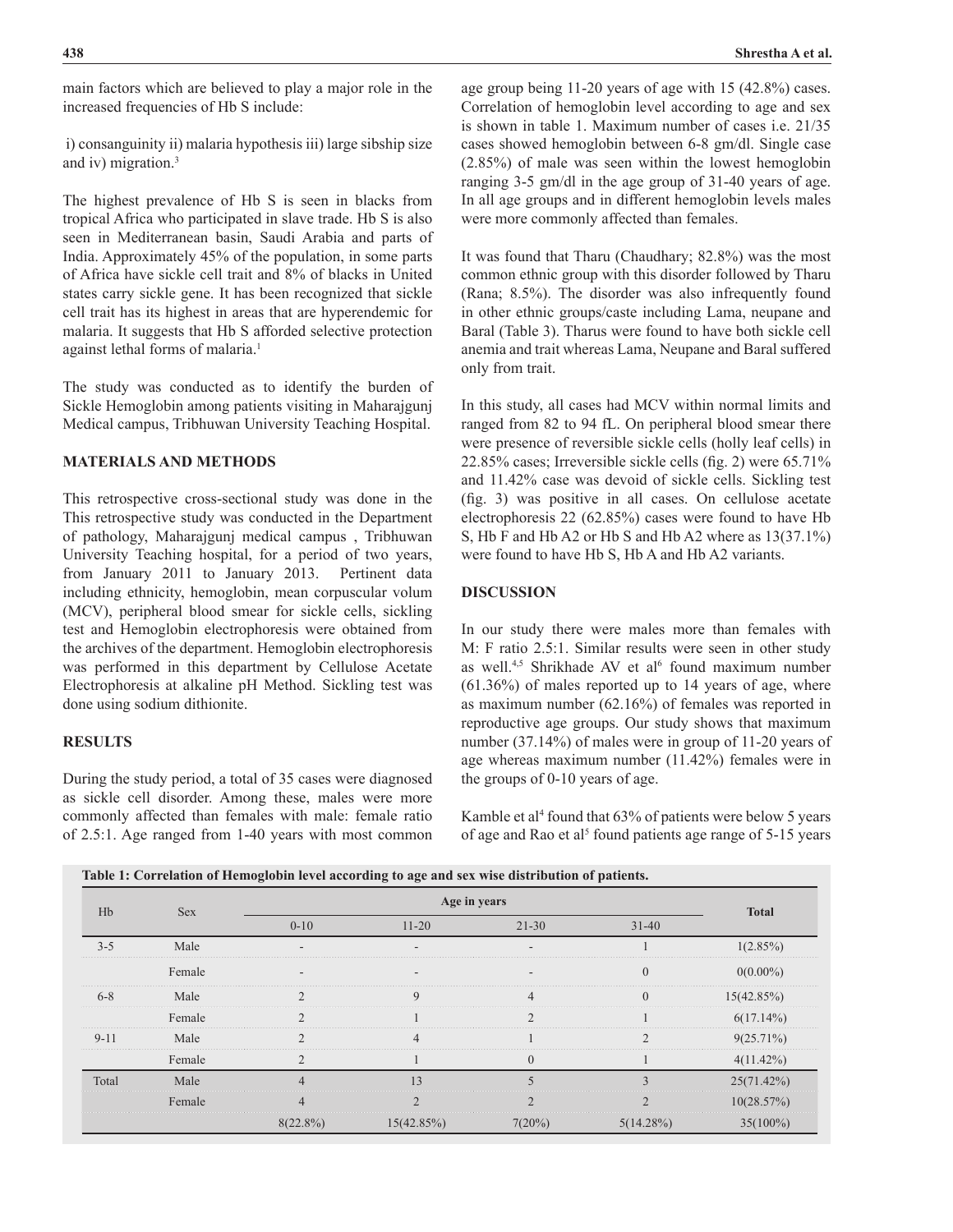| Table 2. Distribution of sickle cell disorder in different ethnic groups. |                     |            |            |            |            |              |
|---------------------------------------------------------------------------|---------------------|------------|------------|------------|------------|--------------|
| <b>Disorder</b>                                                           | Ethnic groups/caste |            |            |            |            | <b>Total</b> |
|                                                                           | Chaudhary           | Lama       | Rana       | Neupane    | Baral      |              |
| Sickle cell anemia<br>(Hb SS)                                             | 21                  |            |            |            |            | $22(62.8\%)$ |
| Sickle cell trait<br>(Hb AS)                                              |                     |            |            |            |            | $13(37.1\%)$ |
| Total                                                                     | $29(82.8\%)$        | $1(2.8\%)$ | $3(8.5\%)$ | $1(2.8\%)$ | $1(2.8\%)$ | $35(100\%)$  |



*region of Nepal, which is high malarial zone shelters Tharus.* 

of age. Whereas in this study, age ranged from 1-40 years with most common age group was between 11-20 years of age.

In this study, maximum number of cases  $(n= 21;60)\%$ showed hemoglobin between 6-8 gm/dl and similarly other study found that average Hb observed in males was 7.11 gm/dl while that in females was 6.75 gm/dl.<sup>6</sup>

Mean corpuscular volume was within normal range i.e average of 85.5 fL in our study. Similar result was seen in other study i.e MCV in males is 85 and in females 89.8.<sup>6</sup>

On peripheral blood smear reversible sickle cells were seen in 8 cases (22.85%) % and irreversible sickle cells in 23 cases (65.71%). However, 4 cases (11.42%) were devoid

| Table 3. Hemoglobin variants on Acetate agar electropho- |  |  |
|----------------------------------------------------------|--|--|
| resis.                                                   |  |  |

| <b>Ethnic</b> |                                            | <b>Hemoglobin variants</b> |              |
|---------------|--------------------------------------------|----------------------------|--------------|
| groups        | $Hb S$ , $Hb F$ , $Hb A2$<br>or HbS, Hb A2 | Hb S, Hb A,<br>HbA2        | <b>Total</b> |
| Chaudhary     | $21(60\%)$                                 | 8(22.85%)                  | 29(82.85%)   |
| ama           | $0(0.00\%)$                                | 1(2.85%)                   | 1(2.85%)     |
| Rana          | 1(2.85%)                                   | $2(5.71\%)$                | 3(8.57%)     |
| Neupane       | $0(0.00\%)$                                | 1(2.85%)                   | $1(2.85\%)$  |
| Baral         | $0(0.00\%)$                                | 1(2.85%)                   | 1(2.85%)     |
| Total         | 22(62.85%)                                 | $13(37.14\%)$              | $35(100\%)$  |



*Figure 2: Peripheral blood smear with presence of sickle cell (Wright Stain, X 1000). Figure 1: Red: Western and central Terai* 



*Figure 3: Sickling test showing reversible and irreversible sickle cells (Wright Stain, X 100).*

of sickle cells. Sickling test was positive in all cases. Five cases studied by Shukla RN et al observed presence of sickle cells and positive for sickling test in all 5 cases.<sup>7</sup>

On acetate agar electrophoresis 22 (62.85%) cases were found to have sickle cell disease (Hb S, Hb A2 and Hb F or Hb S and Hb A2) where as 13(37.1%) were found to have sickle cell trait (Hb A, Hb S, Hb A2). Study done by Kamble M et all observed 61.6 % cases of Hb SS and 38.4% cases of Hb AS.<sup>4</sup>

It was found that Tharu (Chaudhary; 82.8%) was the most common ethnic group with this disorder followed by Tharu( Rana; 8.5%). The disorder was also infrequently found in other ethnic groups including Lama, neupane and Baral (Table 3). Tharu (Chaudhary and Rana) were found to have both Hb SS and Hb AS where as Lama, Neupane and